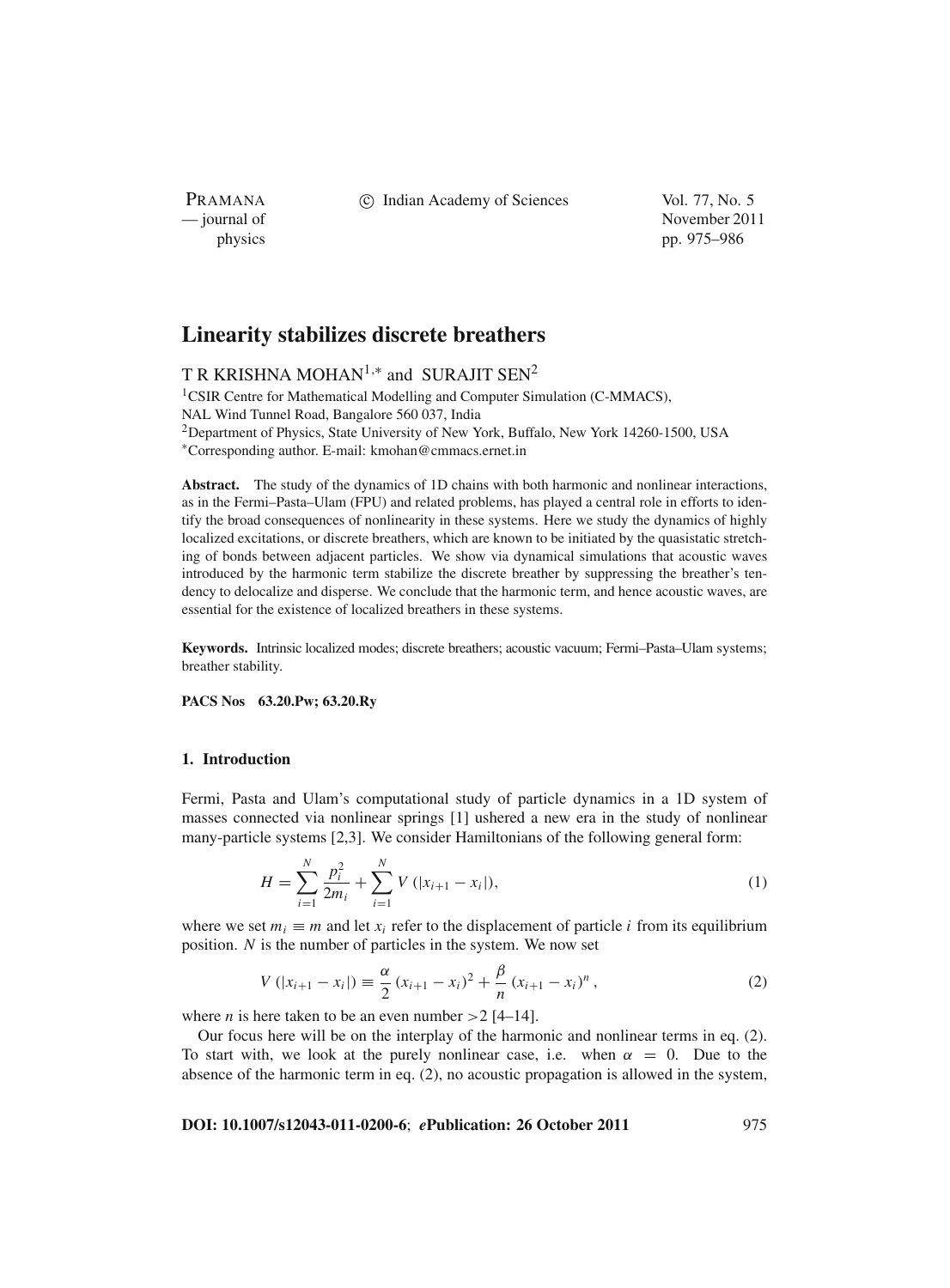i.e., sustained particle oscillations about the original equilibrium position of any particle becomes inadmissible. In the context of Hertz systems, Nesterenko [15–18] and others [19–29] have shown that these systems, being intrinsically nonlinear, quite often exhibit dynamical properties different from those systems where acoustic oscillations are allowed. Much theoretical, simulational and experimental work has been done in the context of unloaded, discrete granular systems in acoustic vacua [22–30]. In 1D, these systems admit solitary waves, allow the formation of secondary solitary waves when solitary waves collide [31–34] and exhibit the recently suggested quasiequilibrium phase in finite systems [35–38].

We note that analytical work on the dynamics of the purely nonlinear regime is quite difficult and comprehensive analysis practically inachievable at the present time. Nevertheless, significant results have been obtained analytically and the existence of 'discrete breathers' (DBs) (see below) in such systems established (see §4.1.3 in Flach and Gorbach [39] and references therein for an overview of the analytic results). Accurate dynamical simulations are nevertheless essential to help in the development of physical insights into this regime. In this context we note that several groups have made significant contributions to the area [10,39–44]. The present computational study reports the dynamical consequences of the presence of  $\alpha$  in eq. (2) in the context of stability of DBs.

Dynamics of purely nonlinear systems are usually highly sensitive to the initial and boundary conditions. In an earlier study, we have reported about the dynamics of systems described by eq. (2) when perturbed by a  $\delta$ -function velocity perturbation imparted to any particle at an initial time  $t = 0$  [36]. Velocity perturbations lead to very different system dynamics compared to that seen when the dynamics is initiated by displacement perturbations (see below). We explored the system dynamics for both periodic boundary conditions and fixed boundary conditions [36]. In the former case,  $v_1 = v_{N+1}$  while, in the latter case, the particle velocities were simply reversed during collisions with a boundary. We reported about the calculations for cases with  $\alpha = 0, \beta = 1$  (purely nonlinear),  $\alpha = 1, \beta = 0$  (purely linear) and  $\alpha = 1, \beta = 1$  (both linear and nonlinear effects of comparable strength) in eq. (2). When  $\alpha = 0$ ,  $\beta = 1$ , such a perturbation results in both a stable propagating compression pulse (solitary wave), and an identical and opposite propagating dilation pulse (anti-solitary wave). The solitary and anti-solitary waves interact among themselves and with the boundaries leading to the eventual formation of an equilibrium-like state with excitations made up of a Gaussian energy distributed collection of only solitary and anti-solitary waves and hence with sustained large energy fluctuations [35–37]. In all our studies with  $\alpha = 1$  and  $\beta = 0, 1$ , the system eventually slipped into a state where energy is equipartitioned. Such an eventual state would be expected for a harmonic oscillator chain. Interestingly, the solitary waves are comparatively more unstable in the presence of acoustic waves, which is in complete contrast with the DBs which stabilize further when  $0 < \alpha \leq 1$ .

Here we shall consider the system dynamics when, instead of a  $\delta$ -function velocity perturbation at  $t = 0$ , one or more quasistatically displaced particles (displacement perturbation) are allowed to time-evolve with the system starting from rest. For  $\alpha = 1, \beta = 0$ , the bond vibrations efficiently disperse throughout the system. For  $\alpha = 0, \beta = 1$ , the bond vibration(s) can be identified as DBs and are localized and sustained across many decades in time with the system eventually beginning to slip into an equilibrium-like state with the qualification that the excitations in this state are comprised of solitary and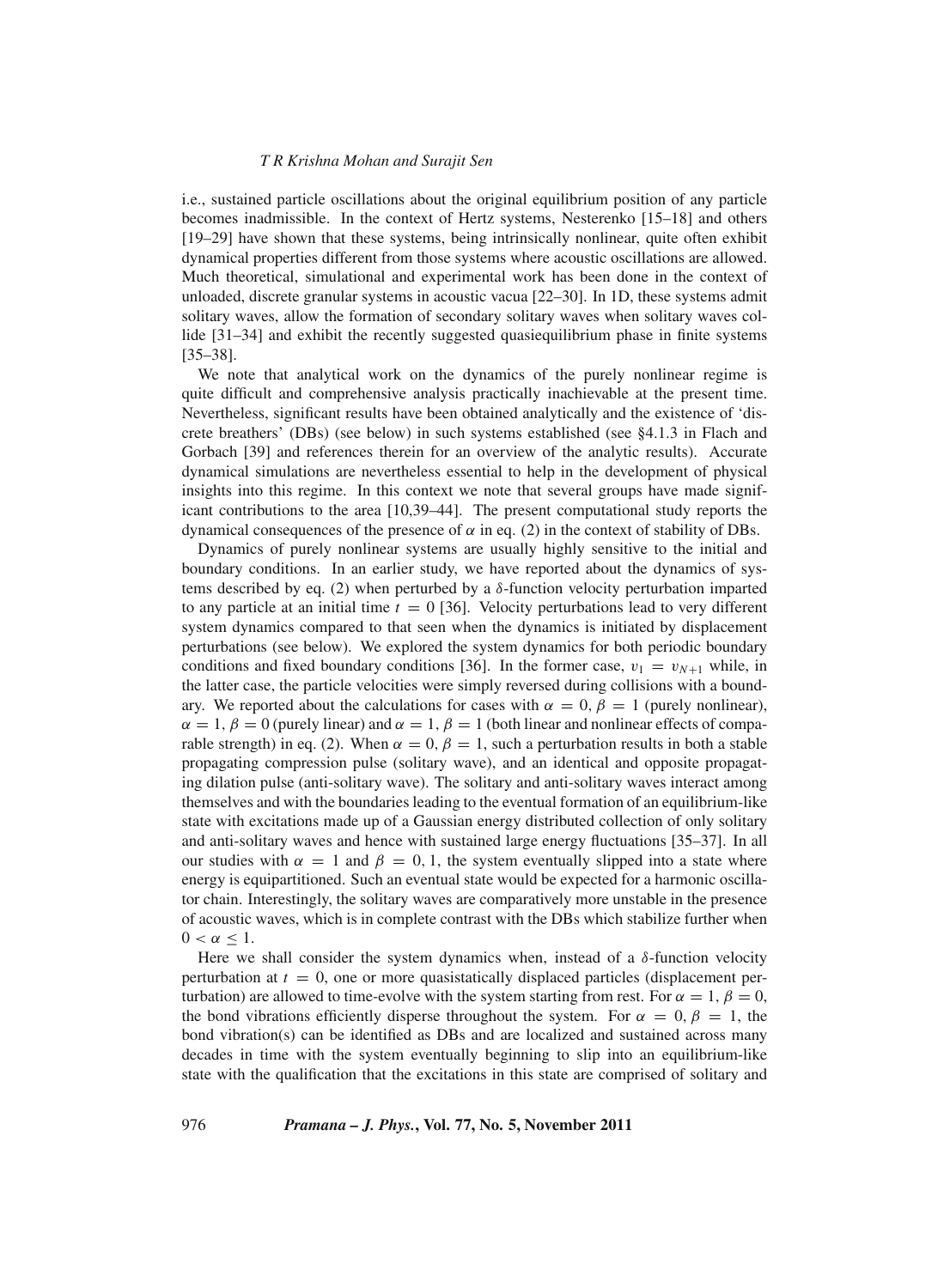anti-solitary waves (as opposed to harmonic modes). We have referred to this kind of state which may show unusually large kinetic energy (and hence temperature) fluctuations, as the quasiequilibrium state [19,26,34–38].

Dynamics of the system when  $\alpha = 1, \beta = 1$  is a well-studied problem [1,5,6,13,34– 38]. Discrete DBs are very stable in this case and many experimental systems have been explored where these fascinating entities are being studied as, for example, in Bose– Einstein condensates, optical waveguides, molecular crystals, quasi-unidirectional solids, Josephson-junction arrays, layered silicates, micromechanical cantilever arrays, uranium crystals, pendulum arrays, shallow water, optical fibres, antiferromagnetic materials, photonic crystals and so on and so forth (see, for example, the reviews [13,41]). They are also expected to play a role in protein folding, defect migration, denaturation transitions and bubble formation in DNA etc. [13,41].

Here we focus on the stability aspect of DBs. In particular, we are interested to know what role the linearity plays in the stabilization of these entities. For this purpose, we treat linearity as a perturbation on the system in acoustic vacuum, i.e. the purely nonlinear system with  $\alpha = 0, \beta = 1$ . We increase the linearity in increments, holding  $\beta = 1$ , up to  $\alpha = 1$  and investigate the increasing stabilization. We also observe the quasiequilibrium state as it changes to the pure equilibrium state of  $\alpha = 1, \beta = 0$ .

We conclude by noting the differences of the displacement perturbation systems from the velocity perturbation systems as the coefficient ratio between linearity and nonlinearity changes.

# **2. Details of computations**

We solve the following coupled equations of motion for each of the particles in our system:

$$
m \frac{d^2 x_i}{dt^2} = -\alpha \left[ (x_{i+1} - x_i) - (x_i - x_{i-1}) \right]
$$

$$
- \beta \left[ (x_{i+1} - x_i)^{(n-1)} - (x_i - x_{i-1})^{(n-1)} \right].
$$
 (3)

We set  $m = 1$ ,  $n = 4$  and  $N = 100$  for most of the studies. In some cases,  $N = 1000$  was also employed to confirm some aspects of the simulation. No new insights were obtained to warrant working with such large systems. Since enlarging the system does not yield any special insights and is computationally challenging, we contend that such large system calculations at this stage are not warranted. We have also carried out studies with  $n = 6$ and 8. For steeper potentials, the challenge to maintain high accuracy in the integration of the equations of motion becomes formidable. Preliminary results lead us to expect that the findings reported here for the  $n = 4$  case are broadly valid for larger even values of *n*.

We use the velocity-Verlet integration algorithm for carrying out the dynamical calculations [45]. The integration time step used was  $\Delta t = 10^{-5}$ . The integrations were typically run for  $10<sup>5</sup>$  time steps. Energy conservation was accurate to 10 decimal places in our studies. We studied all the cases for both periodic and fixed boundary conditions. For fixed boundary condition studies, the masses of the particles at the edges were set to be infinitely large, thereby allowing reflection of any propagating energy from the fixed boundaries (this is the same as what was reported in ref. [36]). For periodic boundary conditions, we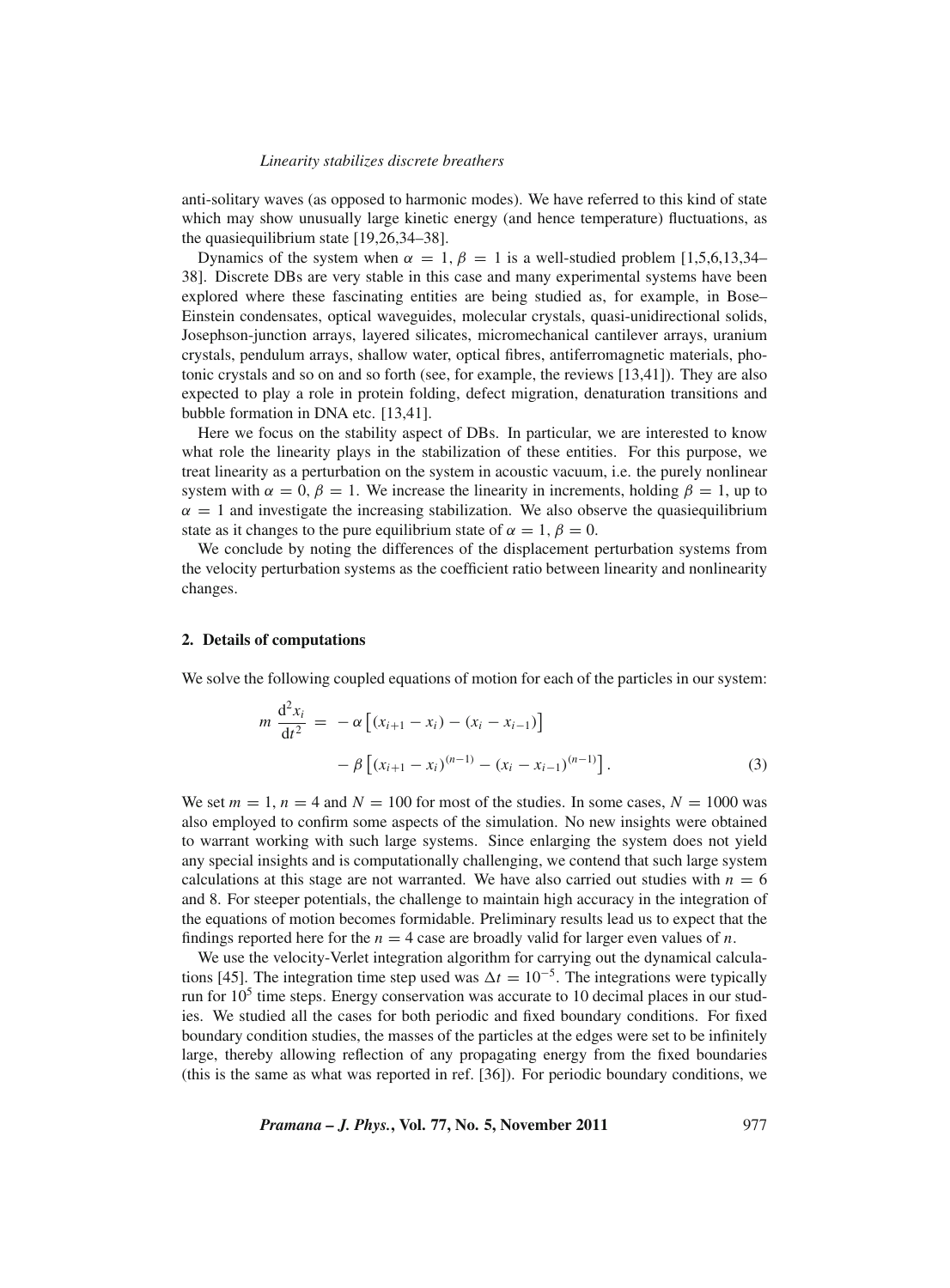imposed the condition that  $x_{N+1} = x_1$  and  $v_{N+1} = v_1$ . As we shall see, the initial and the boundary conditions strongly influence the dynamics of these nonlinear systems, often leading to unexpected consequences.

To start off the integration, either velocity perturbation or displacement perturbation was employed. In the former case, the velocity of a single particle or a selected few, as the study warranted, was set different from zero, keeping others at rest. For displacement perturbation, two different scenarios exist. If a single particle is displaced away from its mean position and released from rest at the start of integration, odd-parity DBs result (see below). On the other hand, if two adjacent particles are displaced away from each other and released from rest at the start of integration, an even-parity DB results (see below).

#### **3. Results**

We have performed extensive dynamical simulations to probe the time-dependent behaviour of the coupled Newton's equations in eq. (3) for different values of  $\alpha$  and  $\beta$ . Our emphasis has been on treating the linear term as a perturbation to the nonlinear term. Hence, we start by considering the purely nonlinear system with  $\alpha = 0$  and  $\beta = 1$ . Then, we increase the linearity in steps by considering  $\alpha = 10^{-4}$ ,  $10^{-3}$ ,  $10^{-2}$ ,  $10^{-1}$  and finally,  $\alpha = 1$ . We conclude subsequently by comparing the purely linear system with  $\alpha = 1, \beta = 0.$ 

The results of our studies can be presented in a variety of ways and, indeed in a previous publication [36], some details such as the confirmation of the Gaussian distribution of velocities at late times (an expected result based on the Central Limit Theorem) and the existence of sustained large fluctuations in the average kinetic energy per particle has been discussed [19,35–38]. Also, in another publication [46], we discussed how the potential energy imparted for an even-parity perturbation (where two particles are perturbed initially) or in an odd-parity perturbation (where one particle has been initially perturbed) gradually gets dispersed into the system. Both of these cases lead to the emergence of long-lived localized excitations – the so-called DBs. Our studies suggest that an appropriate way of studying this energy dispersion process may be via contour plots with the magnitude of energy plotted against particle position and time (energy–density plots). We shall follow the same approach here and present the energy–density plots for different cases. But, first, here is a summary of the results we obtained in our earlier study (see, for details, [46]).

A displacement perturbation initially stores all energy as potential energy and hence in the perturbed bonds that connect these particles at time  $t = 0$ . The dynamics that follows has two essential features: (i) the bond energies must delocalize and (ii) average kinetic and potential energies must be 2*E*/3*N* and *E*/3*N* respectively for the purely nonlinear case. In [46], we presented arguments to substantiate these two conditions. It is easy to see that the Poisson bracket of  $L(t) = \sum_j x_{j+1}(t) - x_j(t)$ , a time-dependent collection of bond lengths, with the Hamiltonian of eq.  $(1)$  does not commute and, therefore,  $L(t)$  is not a constant of the motion. This tells us that the bond energies must delocalize. Virial theorem gives us that average kinetic energy is  $2E/3N$  and average potential energy is  $E/3N$ , for the purely nonlinear case; both (average) kinetic and potential energies are *E*/2*N* for the purely linear system. However, the re-distribution of energies into the above asymptotic values is a slow process in the purely nonlinear case because, in the purely nonlinear system, no acoustic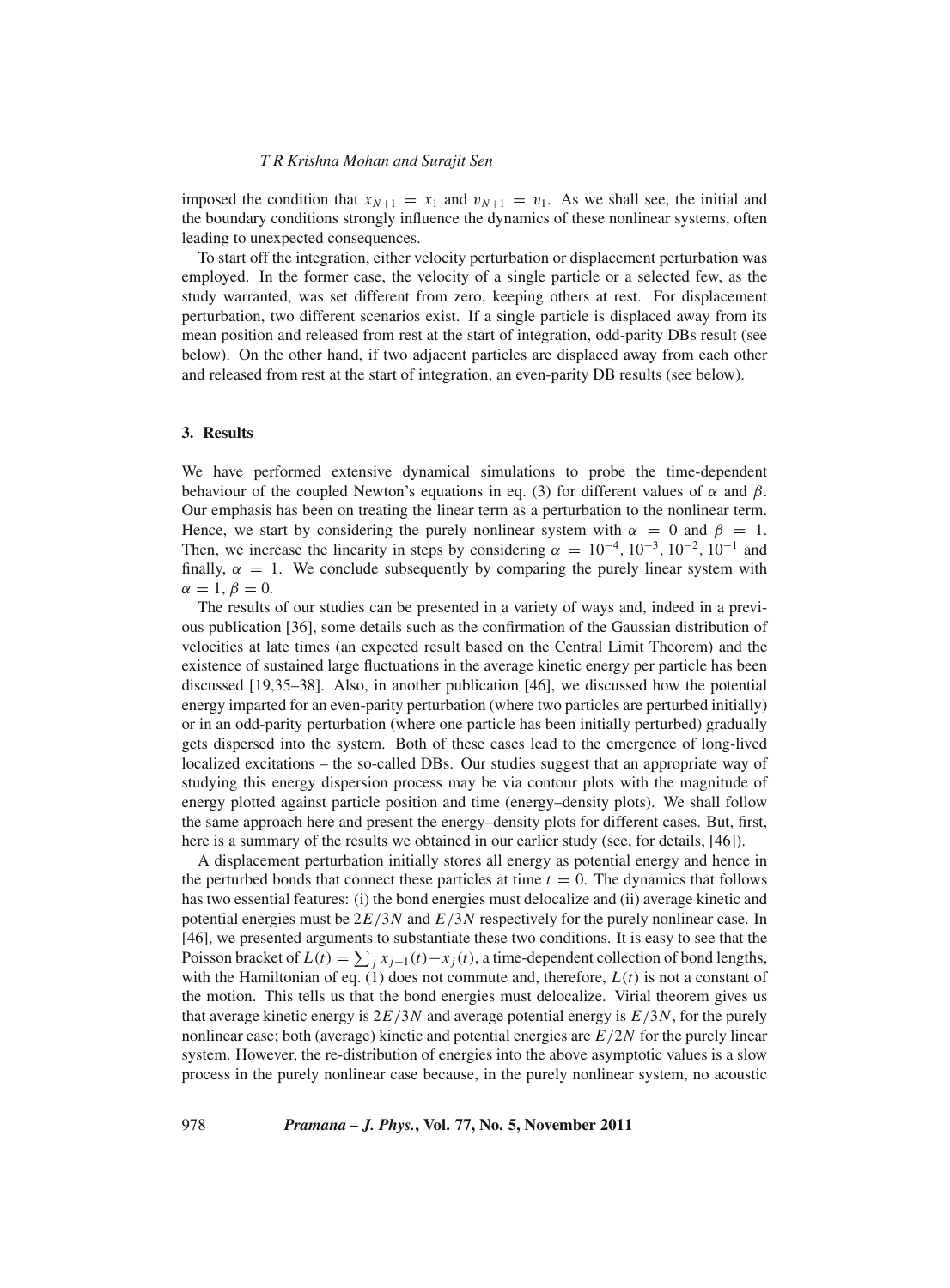waves are possible and only solitary and anti-solitary waves can exist. Solitary waves have a specified width (dependent on *n* of eq. (2); see, for example, [19]) and, bundling energy into such a rigorously defined entity is a slow and painful process. As such, the leakage of energy from the DBs is slow and the equilibrium like state is attained very slowly allowing the DBs to survive for long.

The odd-parity and even-parity breathers behave differently. The former is less stable than the latter. The former also splits into three branches at early times; the two lateral branches are equidistant from the central one. The boundary conditions play an important role. In the case of periodic boundary conditions, the breather has only to contend with the collisions from the solitary waves that go around the chain after leaking out from the breather. This allows the breather to be more stable in the periodic boundary case than in the fixed boundary case. In the case of the latter, the solitary waves released from the breather through energy leakage bounce off the boundary walls and return to collide with the breather at various time depending on the distance to the walls. If the breather is not equidistant from the walls, this can cause unequal pressures which force the breather to be pushed laterally away from the closest wall. To summarize, maximum disturbance to the breather occurs, in general, in the fixed boundary case.

Introduction of acoustic waves by turning on the linear term by setting  $\alpha \neq 0$  brings in significant changes and, quite counterintuitively, the breathers get stabilized further. In reality, we know that [9,13] the breather mode exists outside the acoustic spectrum and is incommensurate with it; typically, the acoustic spectrum has cut-off frequencies limiting its bandwidth. This prevents the coupling of the breather mode with the acoustic spectrum and hence no energy leakage is possible into the acoustic waves. But, solitary waves still exist because of the presence of nonlinear term and the leakage into it continues, albeit in a much reduced manner because of the instability of the solitary waves in the presence of the acoustic waves [35–37].

We now present the results of the perturbation study. In figure 1, we present the results for the odd-parity breather in the fixed boundary case. In figure 1a, we see the purely nonlinear case and, as already discussed, the breather splits characteristically into three branches. One can also see that the breather is pushed away fom the nearest wall by the solitary waves bouncing off it.  $\alpha = 10^{-2}$  in figure 1b and we can already see that breather survives longer even though it is being rattled much by the solitary waves bouncing back from the boundaries. Note that the solitary waves are marked by the radiating lines of constant grey levels in the figure. In figure 1c, we find that the breather has become much more stable even though it is moving around much. Figure 1d is the common situation found in the literature where  $\alpha = 1$ ,  $\beta = 1$ . We note here that the odd-parity breather does not keep its position unlike the even-parity breather (see later; see also figures 4 and 5) and moves from one boundary to the other in the fixed boundary case (see also [46]). Furthermore, the typical appearance of the odd-parity breather in the purely nonlinear case, with its three branches, is missing in this situation where  $\alpha$  is comparable in strength with  $\beta$ . Nevertheless, if one examines the particle dynamics closely, as in the instantaneous velocity profile of the chain of figure 2, we see that the particle dynamics remains different in the odd- and even-parity cases and it is only the appearance in the energy–density plots that has become similar. This is under further investigation.

The differences that result when the boundary condition is changed to that of periodic boundary is seen in figure 3. We see that the breather holds its position and does not move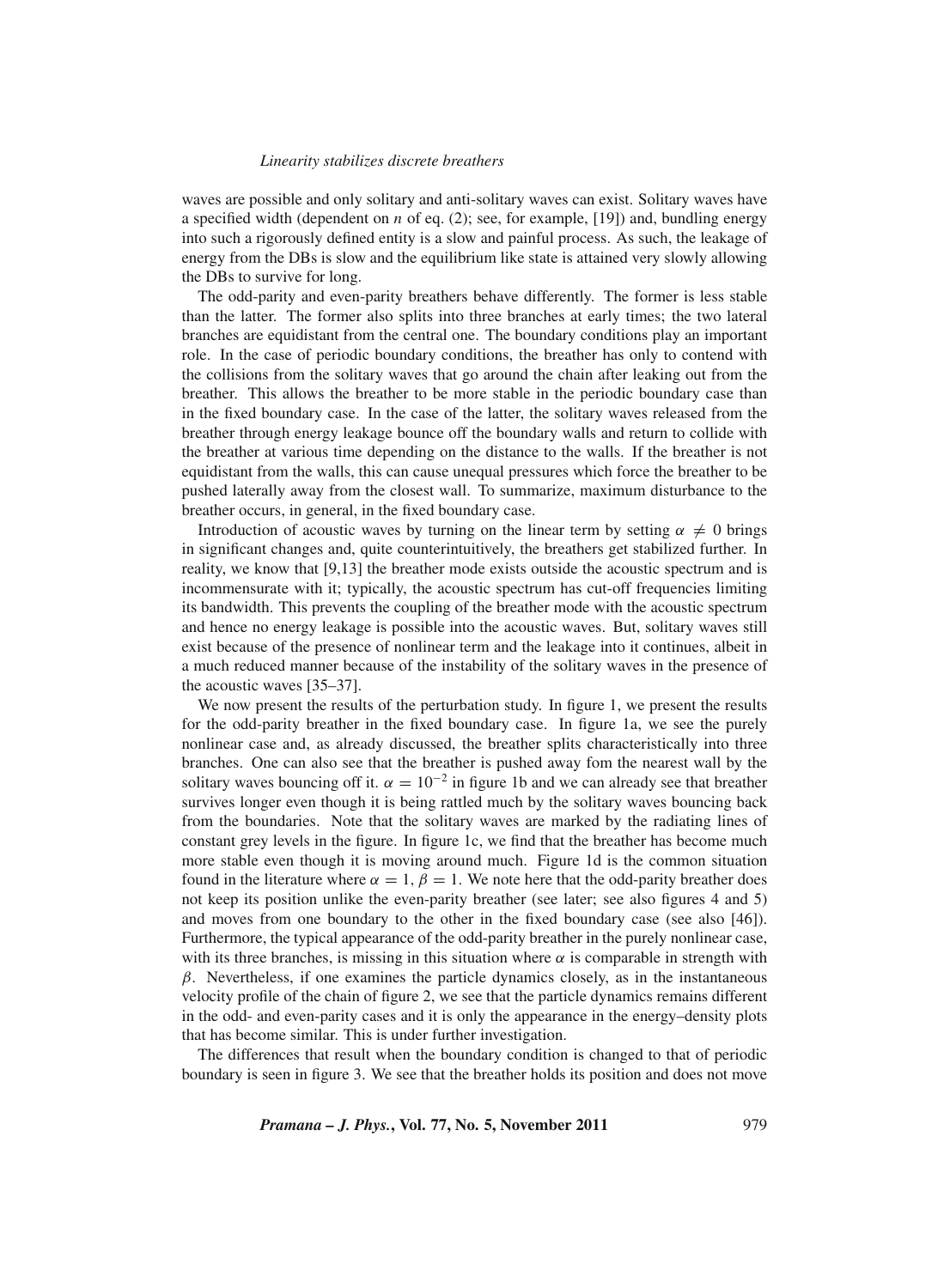*T R Krishna Mohan and Surajit Sen*



**Figure 1.** Odd-parity breather (initiated by a single-particle displacement perturbation) between fixed boundaries for different values of  $\alpha$ , with  $\beta = 1$  of eq. (2). For (**a**)  $\alpha = 0$ , (**b**)  $\alpha = 10^{-2}$ , (**c**)  $\alpha = 10^{-1}$  and (**d**)  $\alpha = 1$ . It is seen that the breather stabilizes better as  $\alpha$  increases.

around as in the fixed boundary case (figure 3d, where  $\alpha = 1, \beta = 1$ ). Figure 3b is for  $\alpha = 10^{-3}$  and figure 3c for  $\alpha = 10^{-1}$ .

The even-parity cases are distinguished by the much longer lifetimes in the purely nonlinear cases (figure 4a; cf. figures 1 and 3). Figure 4 is for the fixed boundary case. The stabilization of the even-parity breather as  $\alpha$  is changed from 10<sup>-3</sup> (figure 4b) to 10<sup>-1</sup> (figure 4c) and, finally 1 (figure 4d) is seen to be much more robust compared to the oddparity cases. The periodic boundary case for the even-parity breather (figure 5) shows again the much reduced disruptions experienced in this case compared to the fixed boundary case. Breather in figure 5b, with  $\alpha = 10^{-4}$  can be seen to be enjoying an enhanced lifetime compared to the purely nonlinear case in figure 5a. The breather of figure 5c, with  $\alpha = 10^{-2}$ can be seen to be much more robust than the even-parity breather in the fixed boundary case with  $\alpha = 10^{-1}$  (figure 4c).

The energy fluctuations in the long time limit as  $\alpha$  is varied as above is shown in figure 6. These results are typical of how the system responds to changes in  $\alpha$ , regardless of the parity of the breather and boundary conditions, and we chose the odd-parity breather in the fixed boundary case for this typical plot. The different case numbers refer to (Case 1) purely nonlinear case, (Case 2)  $\alpha = 10^{-4}$ ,  $\beta = 1$ , (Case 3)  $\alpha = 10^{-3}$ ,  $\beta = 1$ , (Case 4)  $\alpha = 10^{-2}, \beta = 1$ , (Case 5)  $\alpha = 10^{-1}, \beta = 1$ , (Case 6)  $\alpha = 1, \beta = 1$ . Finally, Case 7 corresponds to the purely linear case, i.e.  $\alpha = 1$ ,  $\beta = 0$ . Figure 6a plots the time-averaged kinetic and potential energies in the long time limit. Note that the long time limit, when α has larger values, can still be carrying the breather while, for lower values of α, an equilibrium-like state would have resulted. We have carried out the time average over 300 time units at the end of the computational exercise. We have checked that these time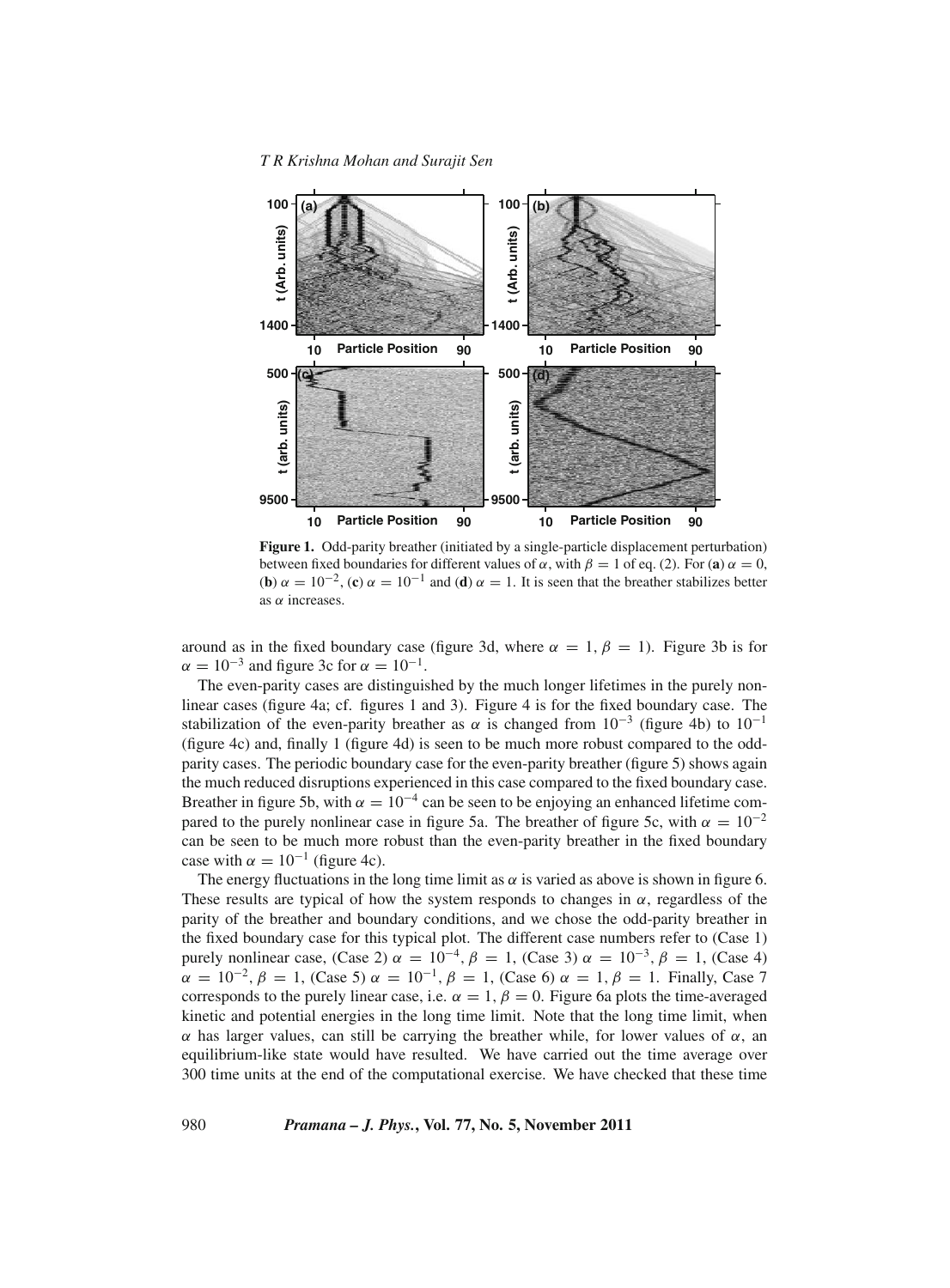

**Figure 2.** The velocity profile of the chain shown here confirms that the oscillation patterns of the odd- and even-parity cases are different. Figures 2a and 2b are for the fixed boundary case and figures 2c and 2d for the periodic boundary case. Figures 2a and 2c depict the odd-parity breathers and figures 2b and 2d the even-parity breathers.

averages are stationary by the end of the computational exercises. Figure 6b plots the standard deviations (SD) for those averages. This tells us about the level of fluctuations in the system. To bring out this feature in a better fashion, we plot in figure 6c the SD values as a percentage of the time average values. It is easily seen that the fluctuations are higher when  $\alpha$  is comparable in strength to the  $\beta$  value. It is around 50% of the mean value when  $\alpha = 10^{-1}$  and  $\alpha = 1$  (Cases 5 and 6 respectively). These are the values when we obtain the longest lived breathers and thus it is the presence of the breathers which causes these large fluctuations in the time averages. In figure 6d, we have plotted on the *y*-axis the deviations of the time averages of kinetic and potential energies from *E*/2, the characteristic average value enjoyed equally by both kinetic and potential energies of the purely linear system. The deviation in the purely nonlinear state is seen to be maximum and the deviations smoothly reduce as  $\alpha$  is increased. Note that the kinetic and potential energy values are equidistant from *E*/2.

# **4. Discussions and conclusions**

Solitary and anti-solitary waves and breathers are objects of enormous interest in the study of nonlinear dynamical systems. The existence of these objects suggests that there may be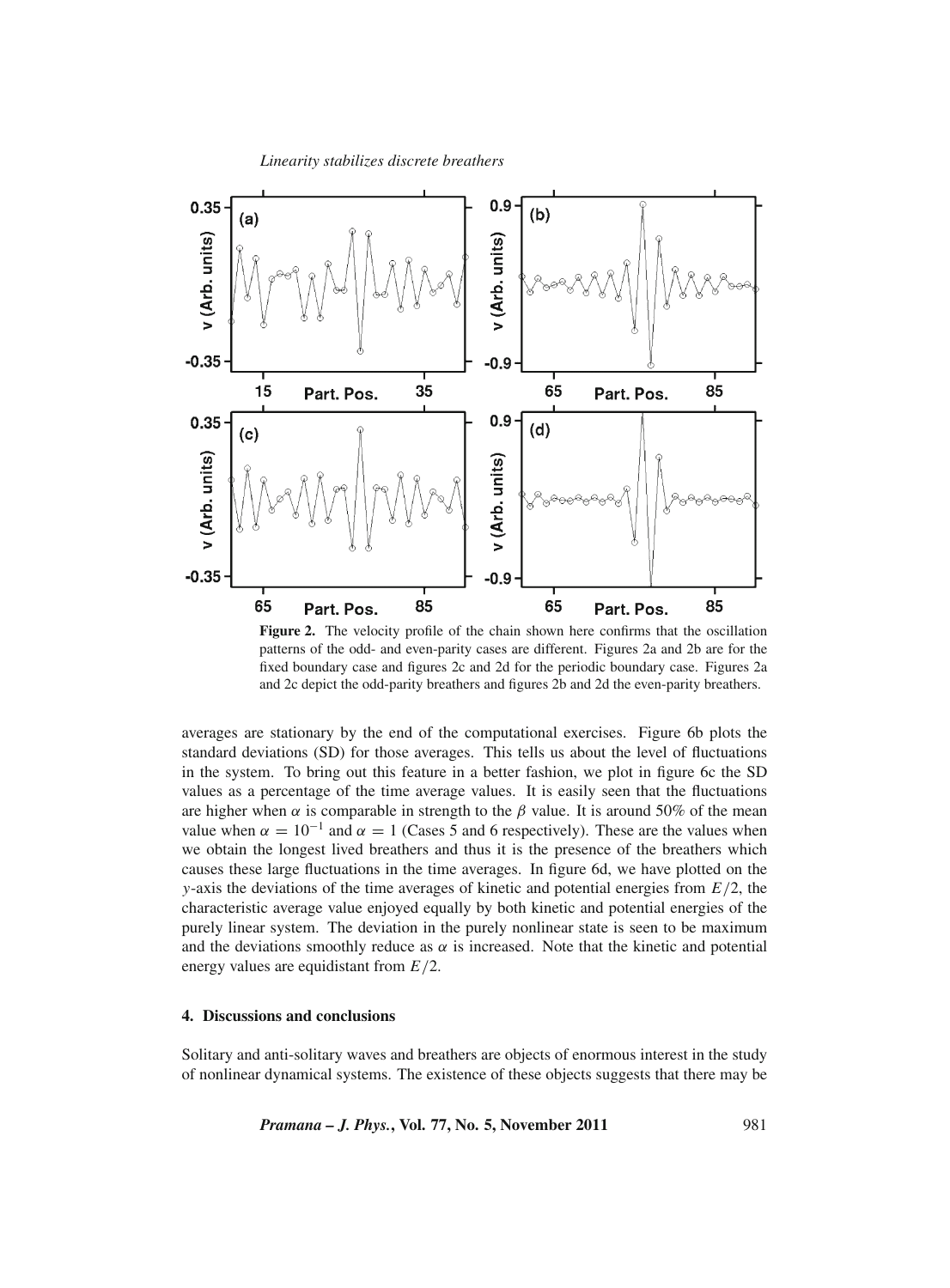*T R Krishna Mohan and Surajit Sen*



**Figure 3.** This figure is for the odd-parity breather in the periodic boundary case and should be compared with figure 1 which has fixed boundary conditions. It is seen that the breather of figure 3d is holding its position compared to the breather of figure 1d, even though both have identical parameter values of  $\alpha = 1, \beta = 1$ . For (**a**)  $\alpha = 0$ , (**b**)  $\alpha = 10^{-3}$  and (**c**)  $\alpha = 10^{-1}$ , with all panels retaining  $\beta = 1$ .



**Figure 4.** This figure is for the even-parity breather in the fixed boundary case and it is seen that the breather stabilizes further with small increments in  $\alpha$ . The parameter values are  $\beta = 1$  in all the panels and for (**a**)  $\alpha = 0$ , (**b**)  $\alpha = 10^{-3}$ , (**c**)  $\alpha = 10^{-1}$  and (**d**)  $\alpha = 1$ .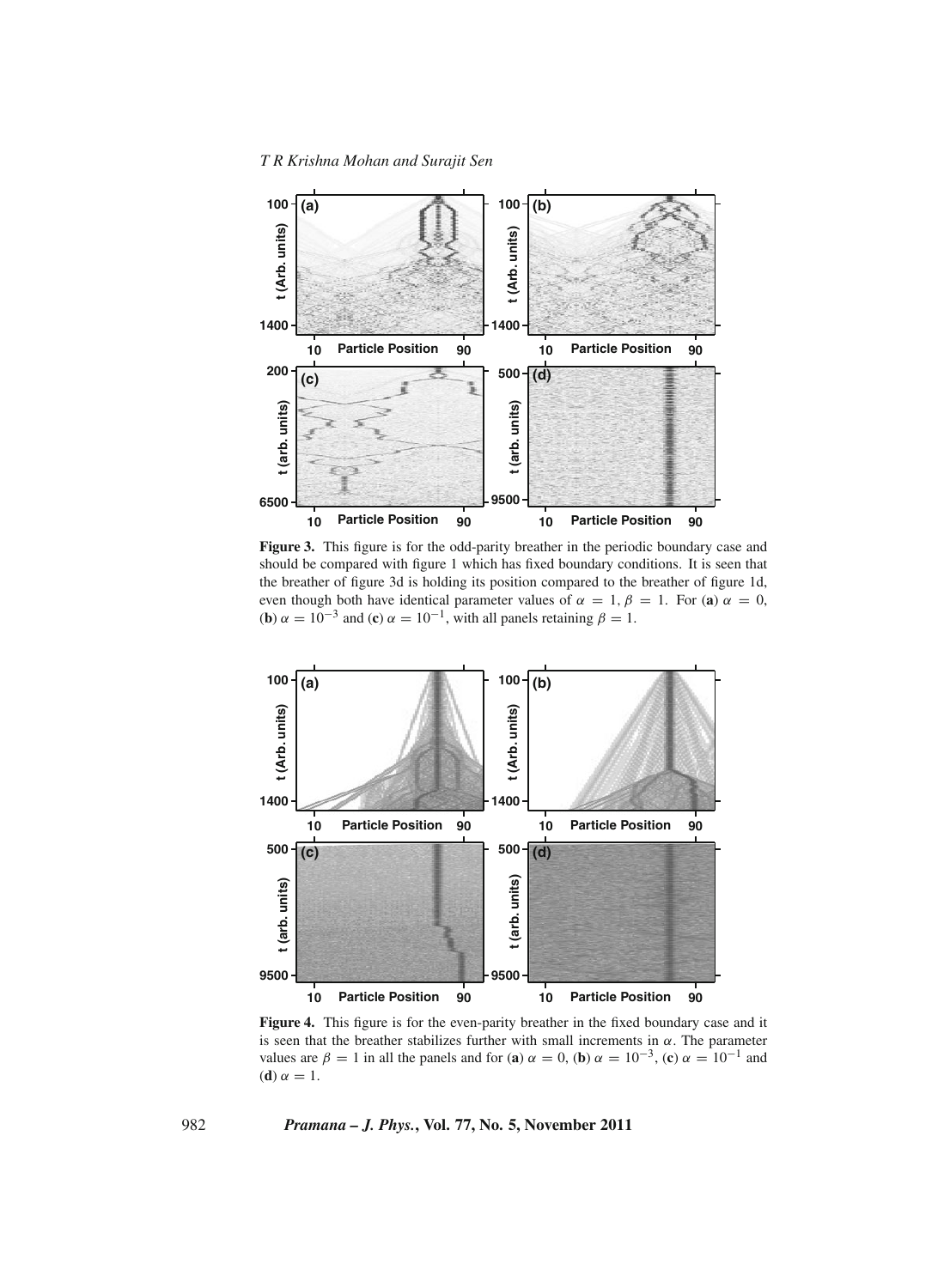*Linearity stabilizes discrete breathers*



**Figure 5.** Even-parity breather in the periodic boundary case is shown here. The parameter values are  $\beta = 1$  in all the panels and for (**a**)  $\alpha = 0$ , (**b**)  $\alpha = 10^{-4}$ , (**c**)  $\alpha = 10^{-2}$ and (**d**)  $\alpha = 1$ .

novel possibilities in energy transport and capture using nonlinear lattices. In this work, we have focussed on DBs in pristine nonlinear chains. We have shown that the interplay of the harmonic and nonlinear pieces of the interparticle potential plays a crucial role in determining the lifetime (hence stability) of DBs. Below, we summarize this study in the broader context of the work we are pursuing.

In previous works [36–38], we studied the long time limit of these chains when a velocity perturbation was introduced at  $t = 0$ . Specifically, we looked at the purely nonlinear case with  $\alpha = 0$ . All the particles were at rest initially. A single particle was perturbed by imparting a finite velocity at  $t = 0$ . This perturbation led to the formation of solitary waves and anti-solitary waves, which subsequently interacted with each other and the boundaries. The eventual outcome of such interactions between the solitary, anti-solitary waves and the boundaries was the emergence of what we called a quasiequilibrium phase. This 'final state' had more significant energy fluctuations than the state with equipartitioned energy that would have emerged for the case of a purely harmonic chain. Upon turning on the linearity by letting  $\alpha \neq 0$ , we noticed that the solitary waves became unstable and a complex interplay of the solitary, anti-solitary and acoustic waves emerged.

If, instead of a velocity perturbation, we introduce a displacement perturbation in these lattices [46], we found that sustained and localized excitations, or DBs, emerged. The stability of these breathers turns out to depend strongly on the relative strengths of  $\alpha$ and  $\beta$ .

In this work, we have treated the linearity as a perturbation to the nonlinearity. We have increased  $\alpha$  from 0 (pure nonlinear system) to 1 in increments and investigated the stability aspect of the breathers. We found that the breathers became more stable when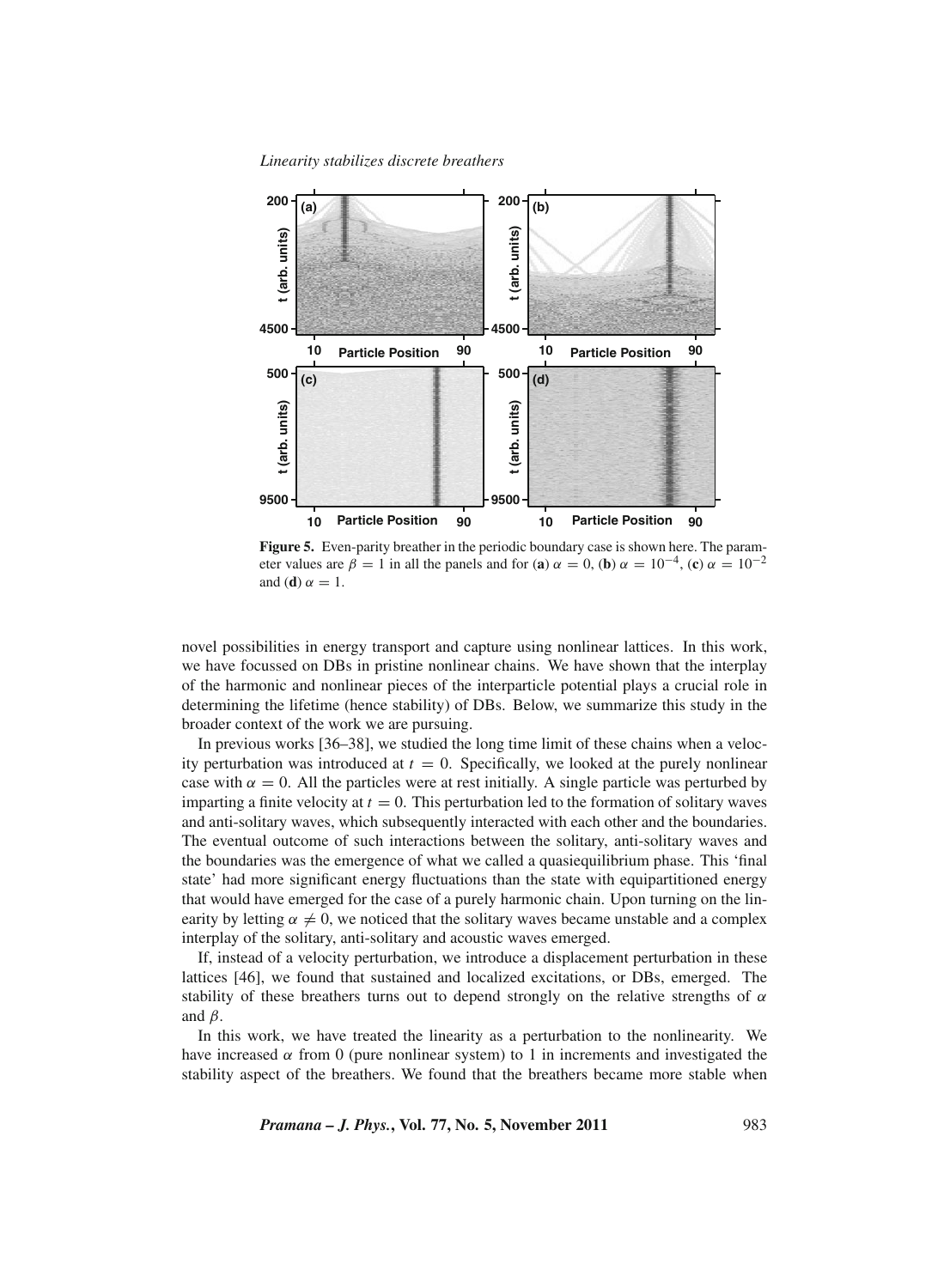

**Figure 6.** This figure is typical regardless of the parity of the breather and boundary conditions and is shown here using the odd-parity breather case with fixed boundaries. The different case indices from 1 to 7 refer, respectively, to the different cases corresponding to the parameter values with  $\alpha = 0, \beta = 1$  (purely nonlinear state),  $(\alpha = 10^{-4}, \beta = 1), (\alpha = 10^{-3}, \beta = 1), (\alpha = 10^{-2}, \beta = 1), (\alpha = 10^{-1}, \beta = 1),$  $(\alpha = 1, \beta = 1)$  and  $\alpha = 1, \beta = 0$  (purely linear state). In (**a**) the time-averaged kinetic and potential energies of the system in a long time limit is plotted. In (**b**), the standard deviation (SD) corresponding to the respective time averages is plotted. In (**c**) the SD as percentage of the corresponding time averages is plotted. In (**d**), the deviations of the time averages from  $E/2$ , the time averaged kinetic (potential) energy of the purely linear state with  $\alpha = 1$ ,  $\beta = 0$  is plotted.

 $\alpha = \beta = 1$ . We have increased  $\alpha$  further, to values  $\gg \beta$  and observed (not shown here) that the dynamics in those cases approximated the pure linear system with  $\alpha = 1, \beta = 0$ .

Displacement perturbations (all energy is potential in the beginning) lead to two different entities. If a single particle is displaced and the system was started from rest, we observed the formation of an odd-parity breather. If two particles were displaced away from each other and the system was started from rest, we observed the formation of an even-parity breather. In the purely nonlinear system, the odd-parity breather was less stable than the even-parity breather and split into three branches quite early in its evolution. However, in the presence of the linear term, we found that the odd-parity breather attained stability comparable to that of the even-parity breathers. In addition, the odd-parity breathers looked similar to the even-parity breathers in the energy–density plots. The particle motion we observed in the chain indicated that the odd- and even-parity breathers continue to show different oscillatory patterns. Some features of the differences in stability properties in the case of the odd- and even-parity breathers have been obtained analytically too and the reader is referred to Flach and Gorbach [44] and the references contained therein for the same.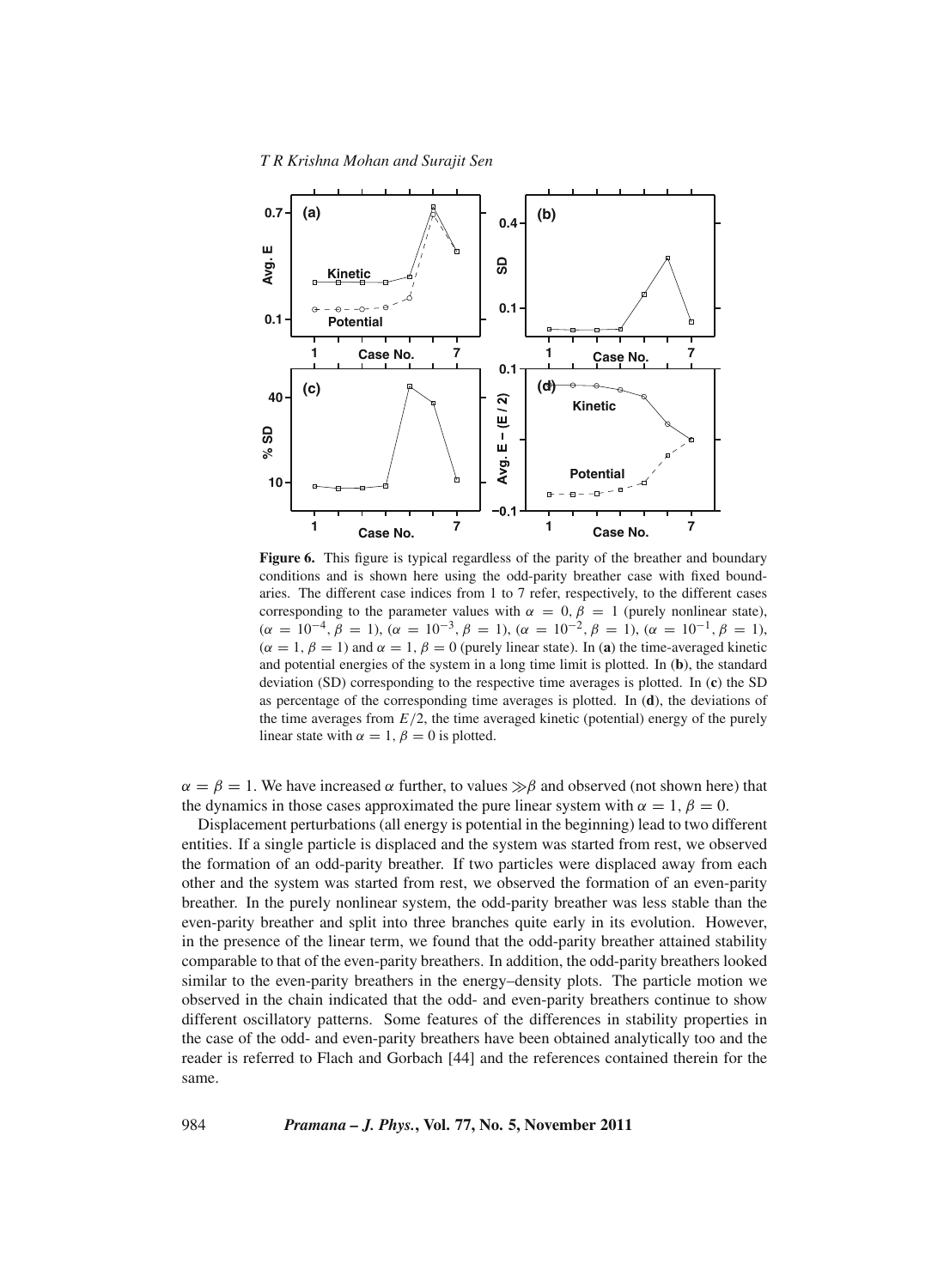It would be interesting to see what exactly causes the increased stabilization of the breathers when the harmonic term is switched on. In the purely nonlinear case, the leakage of energy from the breathers through the solitary and anti-solitary waves was a slow process and this gave the breathers their long lifetimes. In the presence of the acoustic waves, no energy leakage from the breather occurs due to a non-resonance condition [39,47]. However, solitary and anti-solitary waves still exist even in these systems though they are unstable in the presence of acoustic waves. So, energy leakage from the breathers presumably still occurs, albeit in a much reduced fashion, which probably is what leads to even longer lifetimes for the breathers. It is also conceivable that the nodes and anti-nodes associated with the acoustic oscillations contribute to increasing the stability of the breathers by providing good 'parking spots'. More studies are required to fully elucidate the complex interplay between these dynamical entities.

# **Acknowledgments**

The authors acknowledge the support of the US Army Research Office.

# **References**

- [1] E Fermi, J Pasta and S Ulam, Los Alamos National Lab. Rept. LA-1940 (1955), reprinted in D C Mattis, *The many body problem* (World Scientific, Singapore, 1993) p. 851
- [2] N J Zabusky and M D Kruskal, *Phys. Re*v*. Lett.* **15**, 240 (1965)
- [3] For a review, see J Ford, *Phys. Rep.* **213**, 272 (1992)
- [4] A S Dolgov, *So*v*. Phys. Solid State* **28**, 907 (1986)
- [5] A J Sievers and S Takeno, *Phys. Re*v*. Lett.* **61**, 970 (1986)
- [6] R Dusi, G Vilani and M Wagner, *Phys. Re*v*.* **B54**, 9809 (1996)
- [7] R Bourbonnais and R Maynard, *Phys. Re*v*. Lett*. **64**, 1397 (1990)
- [8] V M Burlakov, S A Kiselev and V N Pyrkov, *Solid State Commun.* **74**, 327 (1990)
- [9] S Takeno, K Kisoda and A J Sievers, *Prog. Theor. Phys. Suppl.* **94**, 242 (1988)
- [10] J B Page, *Phys. Re*v*.* **B41**, 7835 (1996)
- [11] K Yoshimura and S Watanabe, *J. Phys. Soc. Jpn* **60**, 82 (1991)
- [12] S R Bickham and A J Sievers, *Phys. Re*v*.* **B43**, 2339 (1991)
- [13] S Flach and C R Willis, *Phys. Re*v*. Lett.* **72**, 1777 (1994)
- [14] R Dusi and M Wagner, *Phys. Re*v*.* **B51**, 15847 (1995)
- [15] V F Nesterenko, *J. Appl. Mech. Tech. Phys.* **24**, 733 (1983)
- [16] A N Lazaridi and V F Nesterenko, *J. Appl. Mech. Tech. Phys.* **26**, 405 (1985)
- [17] V F Nesterenko, A N Lazaridi and E B Sibiryakov, *J. Appl. Mech. Tech. Phys.* **36**, 166 (1995)
- [18] V F Nesterenko, *Dynamics of heterogeneous materials* (Springer, New York, 2001) Ch. 1
- [19] S Sen, J Hong, J Bang, E Avalos and R Doney, *Phys. Rep.* **462**, 21 (2008)
- [20] R S Sinkovits and S Sen, *Phys. Re*v*. Lett.* **74**, 2686 (1995)
- [21] S Sen and R S Sinkovits, *Phys. Re*v*.* **E54**, 6857 (1996)
- [22] C Coste, E Falcon and S Fauve, *Phys. Re*v*.* **E56**, 6104 (1997)
- [23] G Friesecke and J A D Wattis, *Commun. Math. Phys.* **161**, 391 (1994)
- [24] R S MacKay, *Phys. Lett.* **A251**, 191 (1999)
- [25] J Y Ji and J Hong, *Phys. Lett.* **A260**, 60 (1999)
- [26] S Sen, M Manciu and J D Wright, *Phys. Re*v*.* **E57**, 2386 (1998)
- [27] A Chatterjee, *Phys. Re*v*.* **E59**, 5912 (1999)
- [28] S Sen and M Manciu, *Physica* **A268**, 644 (1999)